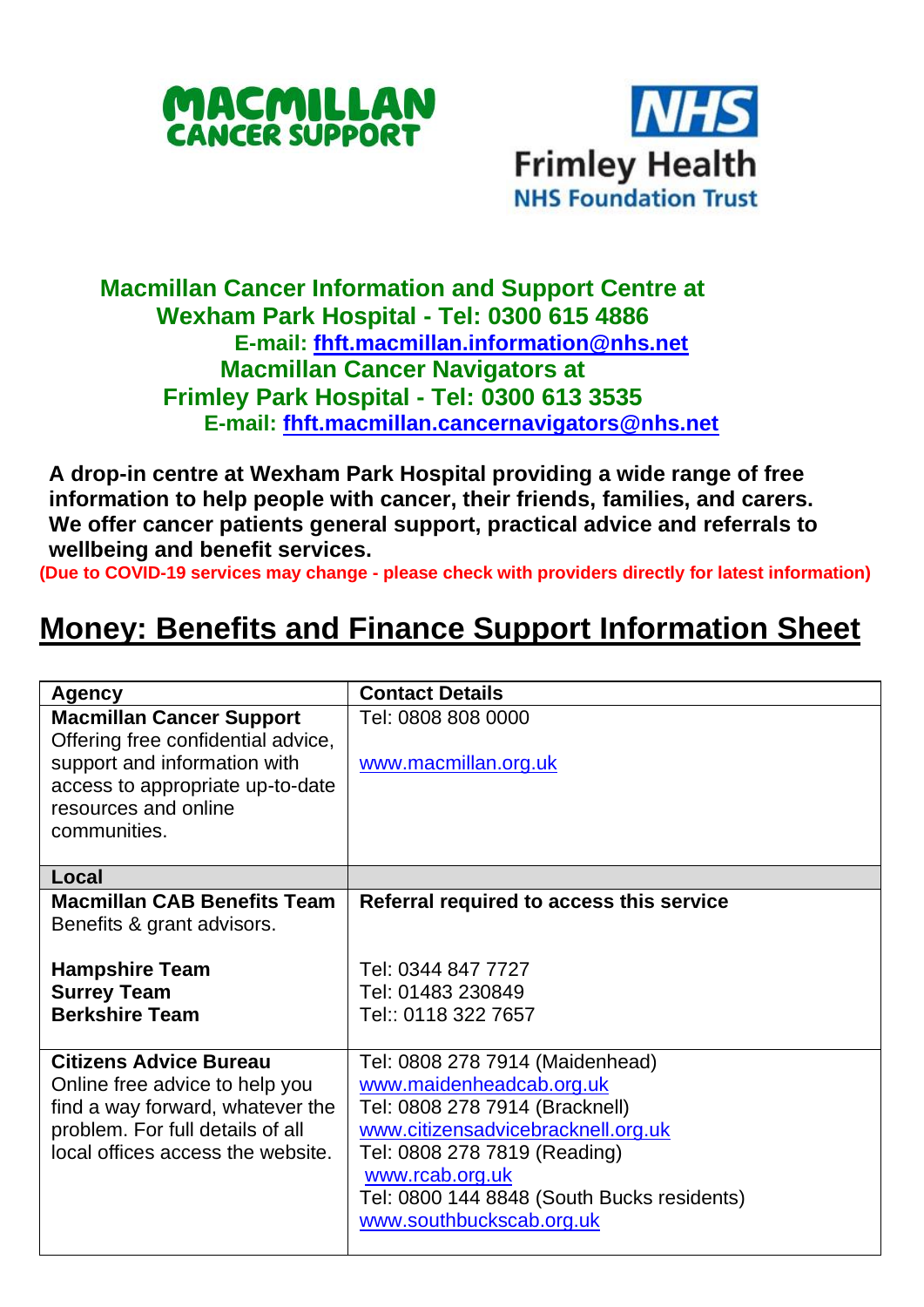| Citizens Advice Bureau cont         | Tel: 0808 278 7938 (High Wycombe)                    |  |  |  |
|-------------------------------------|------------------------------------------------------|--|--|--|
|                                     | https://citizensadvicebucks.org.uk                   |  |  |  |
|                                     | Tel: 0808 250 5706 (Sunbury)                         |  |  |  |
|                                     | www.citizensadvice.org.uk/local/runnymede-spelthorne |  |  |  |
|                                     | Tel: 0808 278 7912 (Farnborough)                     |  |  |  |
|                                     | www.citizensadvicerushmoor.org.uk                    |  |  |  |
|                                     | Tel: 0808 278 7936 (Camberley)                       |  |  |  |
|                                     | www.citizensadvicesurreyheath.org.uk                 |  |  |  |
| <b>Benefits Take Up Service</b>     | Tel: 07710 858 946                                   |  |  |  |
| The benefits take-up team can       |                                                      |  |  |  |
| provide advice, guidance and        | Email: incomeboost@slough.gov.uk                     |  |  |  |
| assistance with the full range of   |                                                      |  |  |  |
| welfare benefits, to help boost     | www.slough.gov.uk                                    |  |  |  |
| your income.                        |                                                      |  |  |  |
| <b>Slough COVID Recovery</b>        | Tel: 0800 144 8 444 - CAB Help to Claim Line         |  |  |  |
| <b>Advice Service</b>               |                                                      |  |  |  |
| employment advice where             | Tel: 01753 981040                                    |  |  |  |
| Covid has been a contributing       | Freephone: 0808 1697766                              |  |  |  |
| factor, including furlough and      |                                                      |  |  |  |
| redundancy matters, debt            | Email: advice.sl@caeb.org.uk                         |  |  |  |
| advice and evictions due to rent    |                                                      |  |  |  |
| or mortgage arrears<br>Age Concern. | Berkshire East - Windsor & Maidenhead area           |  |  |  |
| Financial and private pension       | Tel: 01753 822890                                    |  |  |  |
| advice plus help with blue          | Email: info@ageconcernsabe.org.uk                    |  |  |  |
| badge applications for people       | www.ageconcernsabe.org.uk                            |  |  |  |
| aged 50+.                           |                                                      |  |  |  |
| Age UK                              | General Advice Line<br>Tel: 0800 678 1602            |  |  |  |
| Find out what benefits you can      | Reading<br>Tel: 0118 959 4242                        |  |  |  |
| claim for the over 60's.            | Buckinghamshire<br>Tel: 01296 431911                 |  |  |  |
|                                     | Surrey<br>Tel: 01483 503414                          |  |  |  |
|                                     | www.ageuk.org.uk                                     |  |  |  |
|                                     |                                                      |  |  |  |
| <b>Adult Social Services</b>        | Tel: 01753 475111<br>Slough                          |  |  |  |
| Local council authorities who       | Windsor & Maidenhead Tel: 0118 977 8600              |  |  |  |
| can help with benefits advice,      | Tel: 01344 351500<br><b>Bracknell Forest</b>         |  |  |  |
| information & forms                 | Wokingham<br>Tel: 0300 365 1234                      |  |  |  |
|                                     | South Bucks<br>Tel: 01296 382309                     |  |  |  |
|                                     | Tel: 0300 200 1005<br>Surrey                         |  |  |  |
| <b>Slough Refugee Support</b>       | Tel: 01753 537142 9am-4pm Mon-Thurs                  |  |  |  |
| Extends a welcome and               |                                                      |  |  |  |
| practical help to refugees and      | www.sloughrefugeesupport.org.uk                      |  |  |  |
| asylum seekers across the           |                                                      |  |  |  |
| Thames Valley.                      | Email: srsinfo@sloughrefugeesupport.org.uk           |  |  |  |
| <b>Shelter Thames Valley</b>        | Tel. 0344 515 1380                                   |  |  |  |
| including Surrey and                |                                                      |  |  |  |
| Hampshire                           | Email: slough@shelter.org.uk                         |  |  |  |
| Free specialist help on a range     |                                                      |  |  |  |
| of housing-related problems.        | www.shelter.org.uk                                   |  |  |  |
| Chat online service.                |                                                      |  |  |  |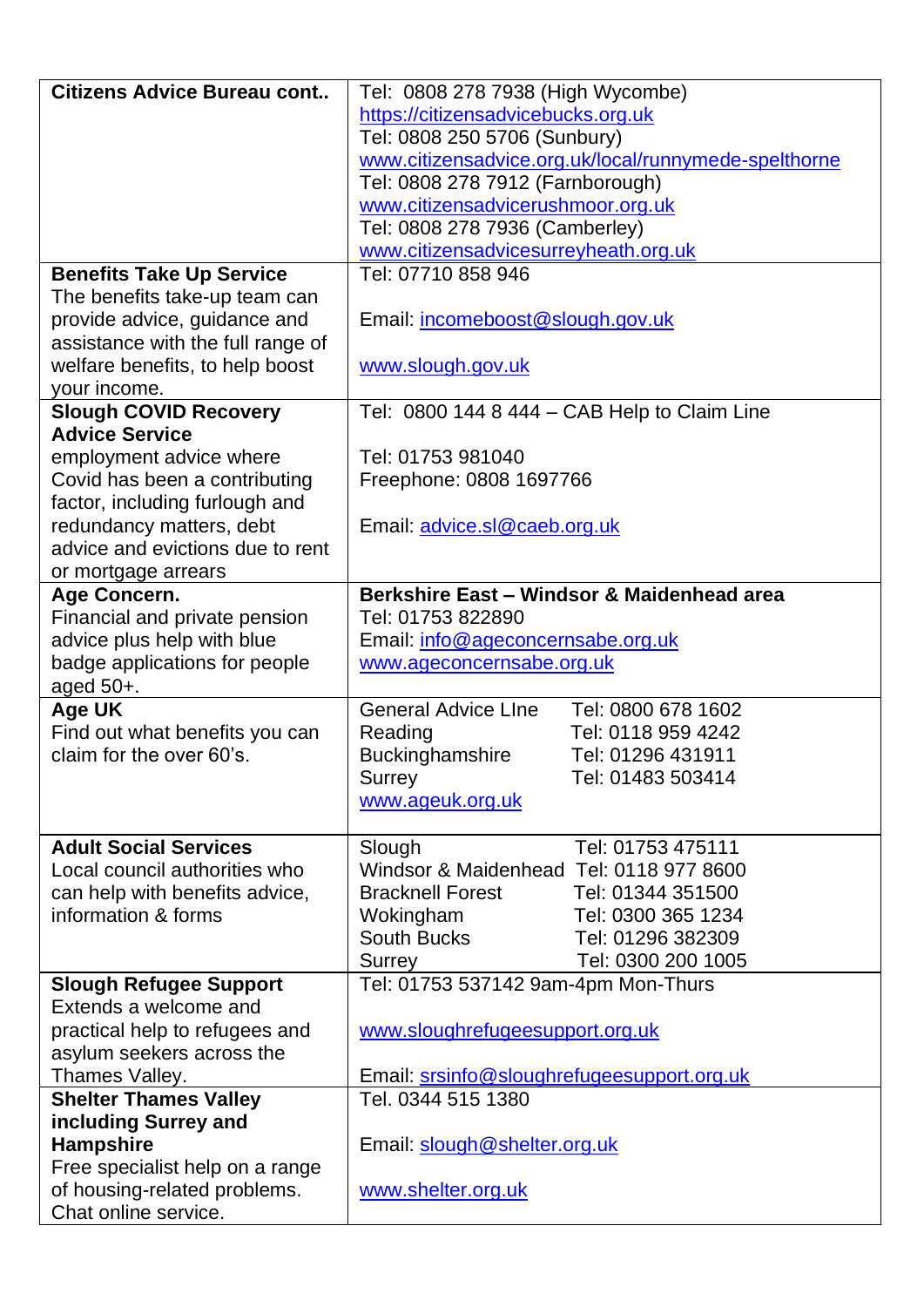| <b>Surrey Disabled Peoples</b>                            | Tel: 01784 45800                          |  |  |  |
|-----------------------------------------------------------|-------------------------------------------|--|--|--|
| Partnership                                               | Text: 07519 861452                        |  |  |  |
| Providing a range of information                          |                                           |  |  |  |
| & advice/support services                                 |                                           |  |  |  |
| across Surrey - benefits,                                 | Email: home@sdpp.org.uk                   |  |  |  |
|                                                           |                                           |  |  |  |
| advocacy, brokerage, including:                           | www.sdpp.org.uk                           |  |  |  |
|                                                           |                                           |  |  |  |
| Marianne's Community Café -<br>Staines - benefits advisor |                                           |  |  |  |
|                                                           | www.mariannescommunitycafe.org            |  |  |  |
| available every Wednesday.                                |                                           |  |  |  |
| <b>TW18 4SD</b>                                           |                                           |  |  |  |
| <b>Green Doctors</b>                                      | Tel: 0300 365 3005                        |  |  |  |
| A team of expert energy                                   |                                           |  |  |  |
| advisers offering free support to                         | www.london.greendoctors.org.uk            |  |  |  |
| vulnerable residents to get on                            |                                           |  |  |  |
| top of energy debt and manage                             |                                           |  |  |  |
| their energy use in the home.                             |                                           |  |  |  |
|                                                           |                                           |  |  |  |
| <b>National</b>                                           |                                           |  |  |  |
| <b>Department for Work and</b>                            | Website only                              |  |  |  |
| Pensions.                                                 |                                           |  |  |  |
| Information on a range of                                 | www.gov.uk                                |  |  |  |
| benefits. Online benefits                                 |                                           |  |  |  |
| calculator available                                      |                                           |  |  |  |
|                                                           |                                           |  |  |  |
| Turn 2 Us                                                 | www.turn2us.org.uk                        |  |  |  |
| Help to check eligibility to Govt                         |                                           |  |  |  |
| benefits, grants and other funds.                         | Helpline: 0808 802 2000                   |  |  |  |
| Guidance on application                                   |                                           |  |  |  |
| completion                                                |                                           |  |  |  |
|                                                           |                                           |  |  |  |
| <b>Personal Independence</b>                              | Helpline: 0800 121 4433                   |  |  |  |
| <b>Payment</b>                                            |                                           |  |  |  |
| Helps with some of the extra                              |                                           |  |  |  |
| costs caused by long term ill-                            | www.gov.uk/pip                            |  |  |  |
| health. Claim by phone.                                   |                                           |  |  |  |
|                                                           |                                           |  |  |  |
| <b>Blue Badge Scheme</b>                                  | Tel: 0343 100 1000                        |  |  |  |
| Parking concessions for people                            | www.gov.uk/apply-blue-badge               |  |  |  |
| with severe mobility problems.                            |                                           |  |  |  |
| On line application form.                                 |                                           |  |  |  |
|                                                           |                                           |  |  |  |
|                                                           |                                           |  |  |  |
| <b>Money Advice Service</b>                               | Tel: 0800 138 7777 (free) 8am-6pm Mon-Fri |  |  |  |
| Free and impartial money                                  |                                           |  |  |  |
| advice, set up by the                                     | www.moneyadviceservice.org.uk             |  |  |  |
| government. Web chat service                              |                                           |  |  |  |
| available.                                                |                                           |  |  |  |
|                                                           |                                           |  |  |  |